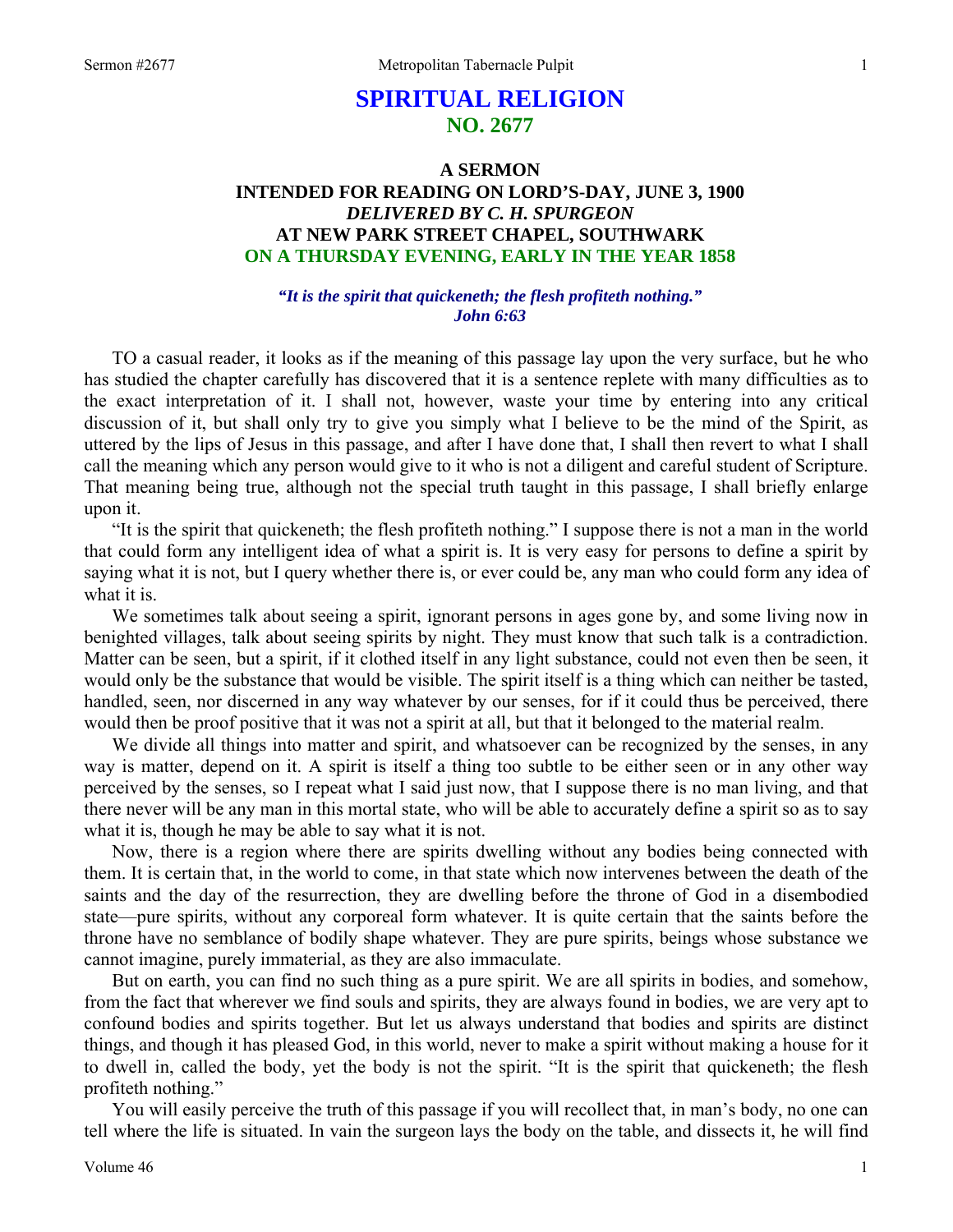life neither in the brain nor in the heart, he may cut the body in pieces as he pleases, but he will not find anything that he can lay hold upon tangibly and really, and say, "That is life." He can see all the effects and evidences of life, he can watch the various parts of the body moving, he can behold all the appearances of life which are caused by a supernatural something, but life he cannot see.

That is altogether beyond his ken, and after all his searching, he must lay down his scalpel and say at once, "There now, the task is all over, there is a spirit that quickeneth this body, but in my search after life this flesh profiteth me nothing. I might as well search for a soul within a stone, or within one of the pillars that support this house, as search for a soul within mere flesh and blood if I look for something which I can see, which I can lay hold of, or which, by either taste, sight, smelling, or any other sense, I can distinguish and can designate as being a spirit."

So, brethren, this illustration just brings me to the truth that is taught in our text. We are here assembled at this moment, spirits, souls. Here we are also, bodies, but these bodies are not ourselves, they are the houses in which we live. I question whether there is any man who can define what he is himself, the most that any man can say is, "I am, I know I have an existence, but what kind of thing my spirit is, I do not know, I cannot tell, I have no knowledge of what it is. I feel it, I know it moves my body, I feel its outward manifestations, I am certain of my existence, but what I am, I know not, God alone can say."

"I AM THAT I AM," is comprehensible only to God Himself, but man is a being incomprehensible to himself, and though the Lord may allow him to say, "By the grace of God I am what I am," he cannot tell what he really is, he cannot fully comprehend his own existence.

Understand then, that as in our being there is a mystery in our flesh, so religion, the true religion of the blessed God, in order to be made like unto us, and to be a something suitable to us, must be a religion of spirit, but because we also have a body, it must have a body in which to clothe itself. I want, if I can, to make this plain to you, and if you do not understand it now, I hope you will before I have done.

We are spirits in bodies. Well then, in order to meet our cases, the great work of God in us must be a spiritual thing, but in order that I may be able to talk about it to you, and that you may be able to hear it with your ears, that spiritual thing must be encased in a body, or else, if it were a purely spiritual thing, I could not explain it to you, any more than I could explain to you about a spirit, if there were no body in which a spirit could be found, and no body in which I could be able to live to talk about it.

I want to show you this truth very clearly, because there are some persons who are so busy about that which concerns merely the body of religion that they altogether forget that religion has also a spirit. I believe that what our Lord Jesus meant in this passage was, "The mere embodiment of religion profiteth nothing, it is the spirit that quickeneth."

Just as, to use my figure over again, in order to perform an act, the mere flesh and blood and arms and legs profit nothing, it is the spirit that quickens all the bones, and makes the nerves act as they ought to do, and the sinews work as they should, so religion has its outward form, it has its ceremonies, it has its external and visible developments—its body—but the mere outward body of religion is of no use whatever, unless the inward and invisible spirit quickens it.

**I.** To begin then, I WILL FIRST SHOW YOU THIS TRUTH AS OUR SAVIOR, I THINK, MEANT IT WHEN HE FIRST OF ALL STATED IT.

There were some people in our Savior's day, who admired Christ merely as a man, and they thought there was some marvelous efficacy in His flesh and blood. To them He said, using almost the very words of our text, "Even My flesh will profit you nothing; it is the spirit that quickens." I must state this truth very cautiously, yet very plainly.

When our Savior was upon this earth, there were some, I repeat, who admired His person. You remember how our Savior rebuked the woman who said to Him, "Blessed is the womb that bare thee, and the paps which gave thee suck." He would not have people simply admire His flesh, and think so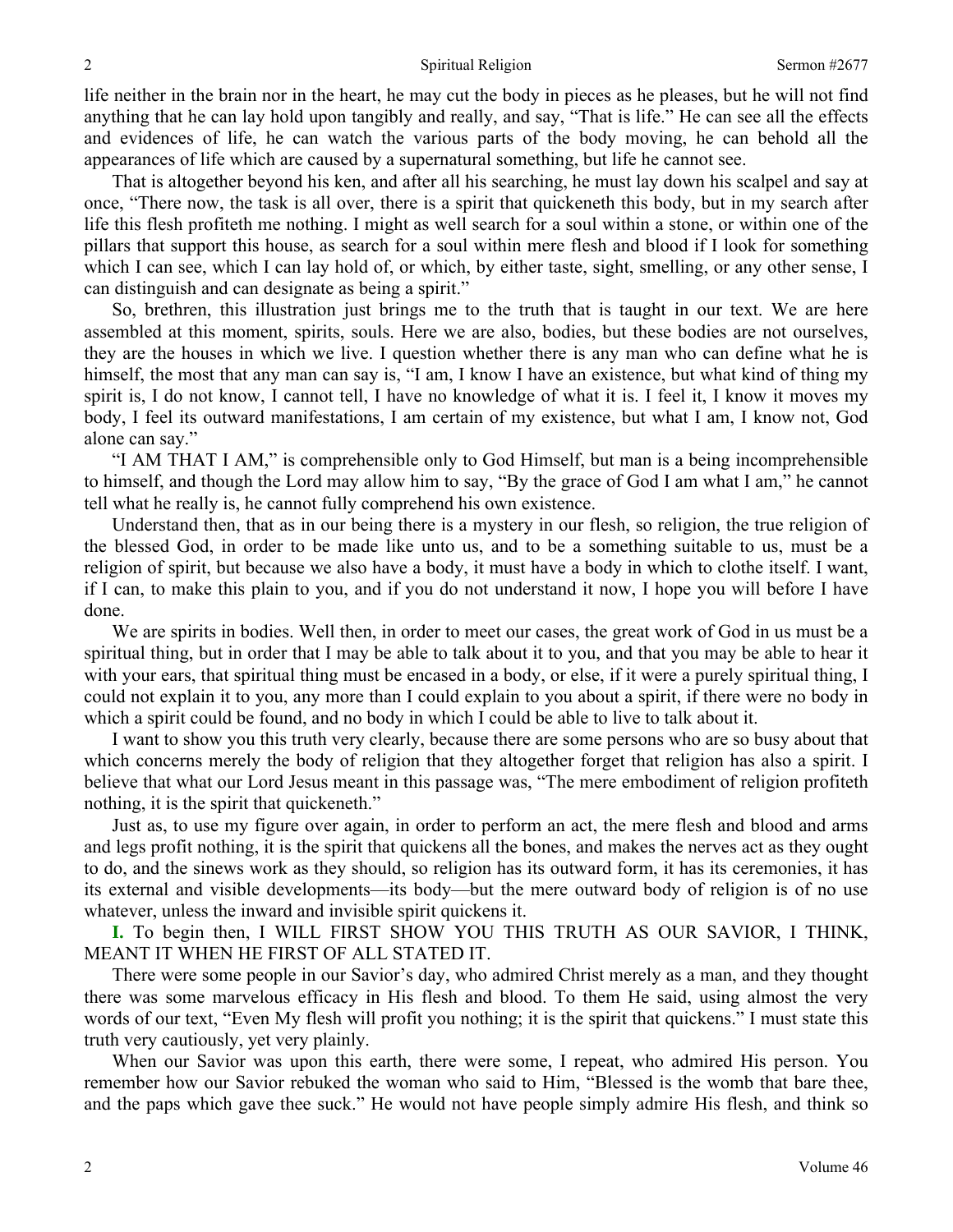much of His mere humanity, so He said to her, "Yea, rather, blessed are they that hear the Word of God, and keep it."

There were some other people, who wanted to take the Lord Jesus, and make Him a king, but in effect, He said to them, "My flesh, even if you exalt it to a throne, will profit you nothing. I did not come here that you might bow down and venerate My mere flesh, that you might think the mere admiration of My mortal frame is vital religion. It is the spirit, the Gospel that I came to preach, that will benefit you. It is not these outward appearances, it is My thoughts, and words, and acts, which are to bless you."

Hear what the Savior says in the next sentence, "It is not your admiration of My flesh that is of any use to you, for My flesh profits nothing, it is the spirit that quickens, and if you want to know what is the spirit of My incarnation, I tell you that the words that I speak to you, they are spirit, and they are life. It is not your venerating My flesh and blood, it is your reception of My doctrines that will be the heart and soul of the religion that I desire you to possess."

Our Savior was, however, led to make these remarks from the fact that the ignorant Jews, when Jesus talked about eating His flesh, and drinking His blood, really thought that He meant that they were to turn cannibals, and eat Him up. You may well smile at so ridiculous an idea, yet you know that the idea is still prevalent in the Church of Rome.

The Romish priest solemnly assures us that the people who eat the bread and drink the wine, or the stuff he calls bread and wine, do actually act the part of cannibals, and eat the body of Christ, and drink His blood. You say to him, "You mean, my dear sir, that they do it in a figure, spiritually." "No," he says, "I do not, I mean to say that, after I have pronounced certain words over that bread, it becomes Christ's flesh, and after I have said a certain prayer over that wine, it becomes His actual blood."

"Well," we reply to him, "it is very singular, and you certainly cannot expect us to believe you, while God allows our heads to be occupied by brains, but even if we do believe you, my dear sir, we refer you to this passage, which says, 'It is the spirit that quickeneth; the flesh profiteth nothing.' You tell the people that they do actually and really receive the body and blood of Christ.

Suppose they do, it is no earthly use to them, and even if they could carnally bite the flesh with their teeth, and drink the blood down their throats, it would be of no more use to them than the eating of the flesh and blood of any other man. It could be of no service whatever to them, for Christ Himself denounces the error of transubstantiation, and declares that even His flesh profiteth nothing. It is only the spirit, the spiritual receiving of that flesh and blood, that can be of any avail whatsoever."

While I am referring to this point, allow me to say just a few more words upon it, for Popery prevails in this day, and the doctrine that the bread and wine are turned into the body and blood of Christ is the bulwark of Popery. Dr. Carson, of Coleraine, son of Dr. Carson, the eminent Baptist, has settled off Dr. Cahill in a remarkable way. He has challenged Dr. Cahill to prove that he can turn the bread and wine used in the sacrament into Christ's body and blood. He offers to give Dr. Cahill a hundred pounds if he will let him make a wafer for him, and if Dr. Cahill will then put it on his own tongue, and swallow it in Mr. Carson's presence, "if the Doctor is not dead in an hour," says Dr. Carson, "I'll give him a hundred pounds."

"No," says someone, "that is not fair." "Oh! but if he can turn it into the body and blood of Christ, it cannot hurt him, whatever it may contain*."* "But would you make it of poison, then?" "Yes, the deadliest I could find." "Would you give him poison?" "I should not give it to him, he would swallow it himself, he would do it of his own voluntary choice." Of course, Dr. Cahill will not submit to that test, he knows that he cannot turn the wafer and the wine into the body and blood of Christ, if he could, Dr. Carson says it would not hurt him, for the body and blood of Christ would poison no one.

But some wise Romanist says, "That is not a fair test, Dr. Cahill does not pretend to turn poison into the body and blood of Christ, it is only pure bread and wine that can thus be manipulated." "Very well," says Dr. Carson, "I'll try him another way. I will let him choose a youth from seven or eight Catholic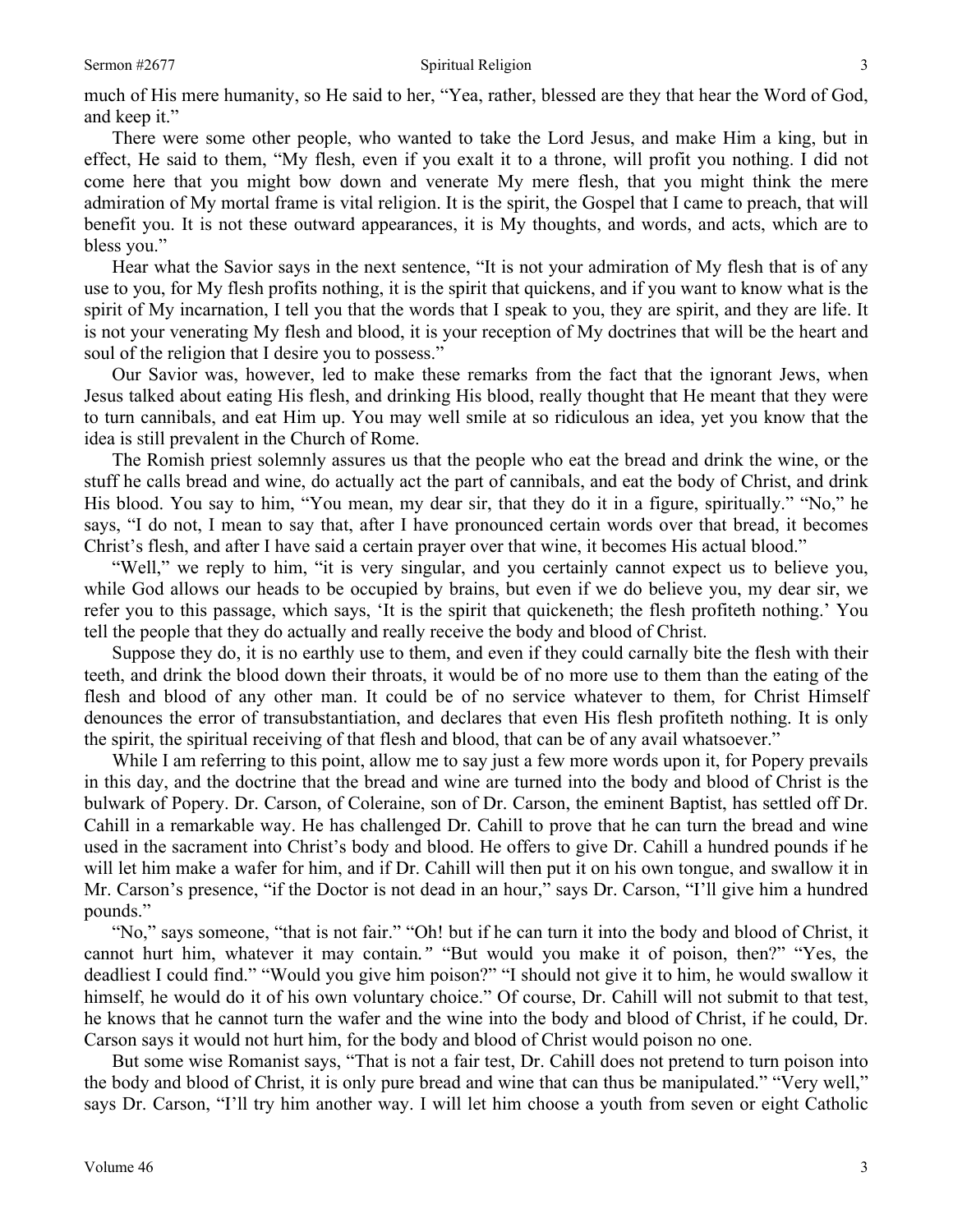boys, he shall take a quart of wine, and turn this wine in his own peculiar way into the blood of Christ. The boy shall drink the quart of wine, and if he is not drunk in six hours, I will pay the hundred pounds."

"Now," says Dr. Carson, "if that liquid is really the blood of Christ, it will not make him drunk, he might drink a hogshead of it, and it would not make him intoxicated." But Dr. Cahill dares not come to such a trial as that, for it would very soon be found that the so-called "consecrated" wine would make the boy intoxicated as quickly as any other wine would, therefore, it could not have been turned, even by the great Doctor himself, into the blood of Christ.

The fact is, the lie is so palpable, the delusion is so absurd, that any child, of a reasonable age, would as soon think of believing the cock and bull story which we used to read in our childish days, about what the bull said, and what the cock said, to be actual truth, as to imagine it to be a literal fact that any priest, or any man in the world, could ever turn bread and wine into flesh and blood.

But even if they could, hear again the words of our text, "It is the spirit that quickeneth; the flesh profiteth nothing." So then, after all, the Roman Catholic sacrament, if it is actually a cannibal's feast upon the body and blood of Christ, is of no earthly use, but that divinely appointed ordinance wherein we do spiritually receive the flesh and blood of Jesus, and in a spiritual way hold communion with Him, is that alone which quickens.

This brings me to the truth that I want you, dear friends, especially to understand. As Christ Jesus in His flesh was the embodiment of His own doctrine, and yet not His flesh, but the spirit of His doctrine quickens souls, so the outward forms and ceremonies, which Christ has made to be the body to contain the spirit of His truth, are of no earthly use at all unless the Spirit of God is in them.

Take for instance, the ordinance of believers' baptism, there are the pool and the water, that pool and that water are, so to speak, the flesh and blood of dedication, the right observance of that holy ordinance signifies that we do solemnly devote ourselves to the Lord Jesus. Suppose, however, our hearts are in a wrong condition, or that we are not converted persons—suppose there is no influence of the Spirit resting upon us during the act of baptism, then the act of baptism is like the flesh apart from the spirit, it is a dead thing, it profits nothing, because it is without the soul.

We come, the next Sabbath, to the Lord's table, there is the bread broken by God's servant, there is the wine reverently handed round by the deacons of the church, and it is sipped by the communicants, but mark you, however devoutly the whole service is performed, unless the Spirit of the living God breathes through the divine ordinance, "the flesh"—that is, the mere embodiment of communion—will profit you nothing. You might sit at a thousand communion tables, and you might be baptized in a myriad pools, but all this would not avail one jot or tittle for your salvation, unless you had the Spirit of God to quicken you.

Nay, to go further, it is not these two outward ordinances only that need the Spirit in them, it is so in everything else. You have sometimes read, dear friends, of some eminent Christians who grew to have much fellowship with Christ by prayer. Perhaps you imbibed the idea that, if you were to go home, and spend as many hours in your closet as they did, you would get as much profit by it, and not thinking about the Holy Spirit, you simply devote yourself to private prayer as you might to any manual exercise, with a hope of profiting by the exercise alone.

I tell you, you might be on your knees till your knees were worn bare, and you might be in your closet till the steam of your devotion ran down the walls, but unless the Spirit of the Lord was in that closet with you, the mere fleshly exercise of praying would no more avail and profit you than if you had been chanting songs to the moon, or standing in the street to sell your goods.

Another hears that a certain person has been very much blessed by reading a text of Scripture. "Oh!" he says, "has that text been blessed to such a one? Then I'll go and read the same passage too." You think that, if you do the same as he does, you will be equally blessed, and you are marvelously surprised that when you read the passage, it does you no good. It made his spirit leap for joy, it filled his soul with the wine of the kingdom, but to you it is like a dry well, or an empty bottle. Why is this? The mere letter,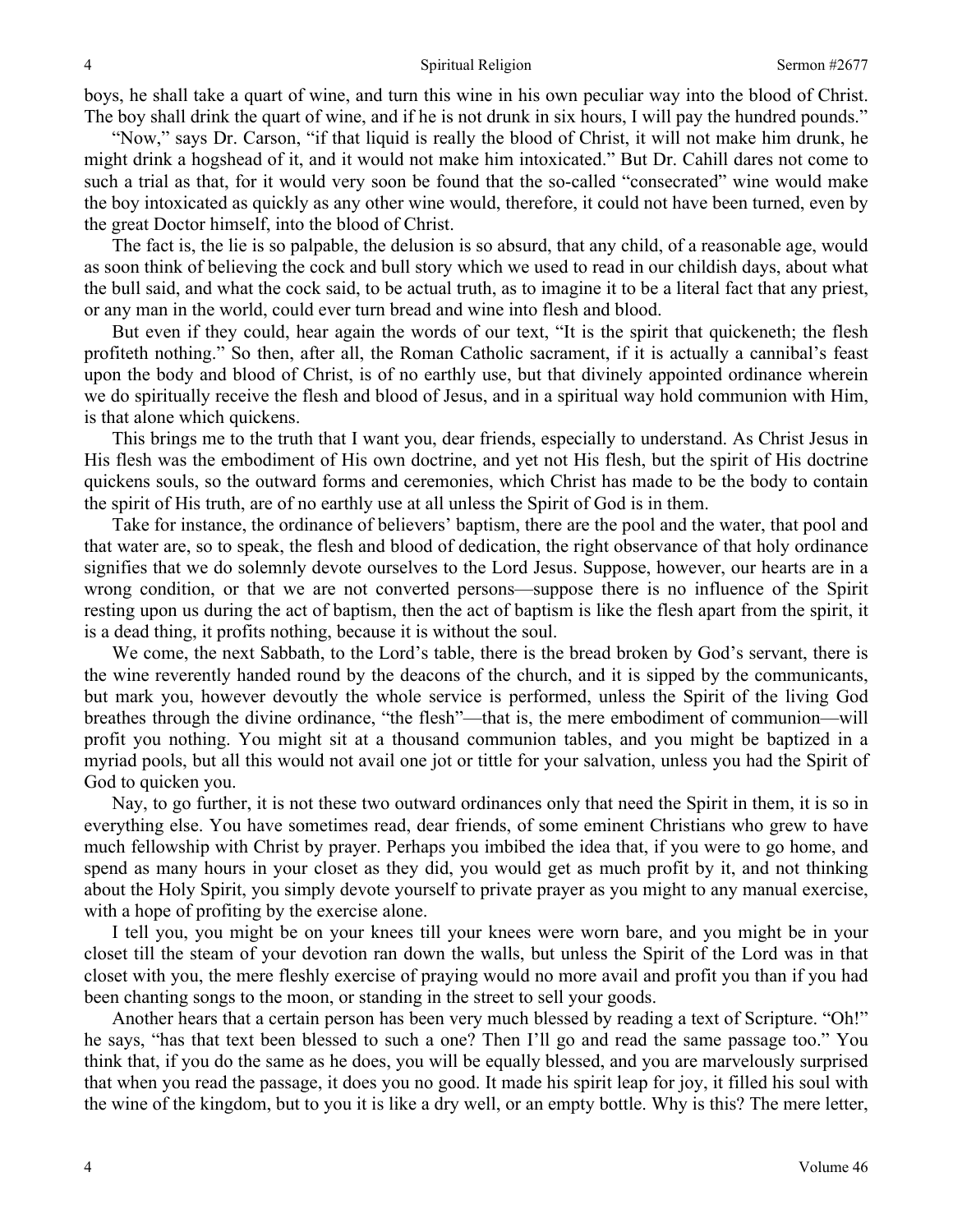in which the promise is revealed, profits you nothing, it is the spirit of the promise, it is the life of the Holy Spirit running through the veins of the promise that alone can profit you.

You hear that another man meditates on God's law day and night, and becomes like a tree planted by the rivers of water. You say, "I will take care that every morning, I will read a chapter out of the Scriptures, and that every night, I will read two chapters." There are certain people who think that, if they read a good passage out of the Bible, they have done a great deal. In that kind of spirit, they might just as well read a portion out of Hudibras, for they just read it straight through, without thinking or understanding it.

Many of our ministers think that in the public service, they must read a certain quantity of Scriptures, and they take, perhaps, three long chapters out of Ezekiel, and not a soul in the congregation knows the meaning of what they are reading. If they were to read a Dutch sermon in an English chapel, it would do the hearers just about as much good, for no one understands what they read. Instead of reading, as Ezra did, and expounding the meaning to the people, they must go on over hedge and ditch one continual steeple chase! Instead of stopping to crack the shells, and give the kernels of truth to the people, they read right on, without attempting to give any explanation of the passage.

To such persons, we would simply say, "Your Bible reading is but the flesh, it is of no use to you, 'it is the spirit that quickeneth,' the mere flesh, the outward fashion and form of Bible reading will not profit anybody. One sentence of the Bible prayed over, and bedewed with the Spirit, and made alive, though it be only a short sentence of six words, will profit you more than a hundred chapters without the Spirit, because they are 'flesh'—dead, but the one verse with the Spirit is the thing that quickeneth."

I do not know whether I have as yet brought out the full meaning of the text, but I want to let everyone understand that it is not the mere outward embodiment of our religion that saves the soul, and that profits us, it is the inner spirit of the thing that does us good. Mark, I would not find fault with any of these forms, any more than I would find fault with our bodies because they are not spirits, our bodies are good things for our spirits to live in, and the forms of religion are good things for the spirit of religion to live in, but the form without the spirit, though it be the most decorous, and apparently the most devout that can be presented to God, can be of no use for our soul's eternal profit and ultimate salvation. "It is the spirit that quickeneth; the flesh profiteth nothing."

Now, my dear friend, Mr. So-and-so, if you will just take out your pencil, and cast up your accounts for all the years of your life, the sum of them all will come to very little, if what I say be true. "I think" you say, "I am a tolerably good sort of man, I have a few faults, but just look at what I have done. I have been to chapel twice every Sunday almost since I was a boy—I don't know that I missed once, except when I was ill, that has been very good of me, and no mistake. I always read the Bible every morning, I always have family prayer; that is very good of me, another item to be reckoned to my account. I say my prayers when I go to bed at night, and when I get up in the morning, I very frequently go to prayer meetings, I don't think anyone can reasonably find fault with me, really, I think I do everything to make me a truly religious man."

Ah! and did you put at the end of it, "Lord*,* I thank thee that I am not as other men are, unjust, extortioners," and so on, or even like that poor fellow, a Sabbath breaker, whom you saw going the opposite way as you were coming to your usual place of worship? It is a pity you didn't finish it up in that fashion, but if you did not in words, you finished it up so in your heart.

But I pray God to show you that all these beautiful things of yours are good for nothing. There are your chapel goings—all flesh, there are your Bible readings—all flesh, there are your family prayers all flesh, there are your good works and excellences—all flesh. You have never received the Spirit of the living God, you dare not say that you have. Well then, all these things will profit you nothing whatsoever.

"It is the spirit that quickeneth," you know, my dear sir—and let me speak very pointedly—you know that you never enter into the spirit of the things of which you have been speaking. Though you go to your church or chapel regularly, yet you know that you might very often just as well be at home, for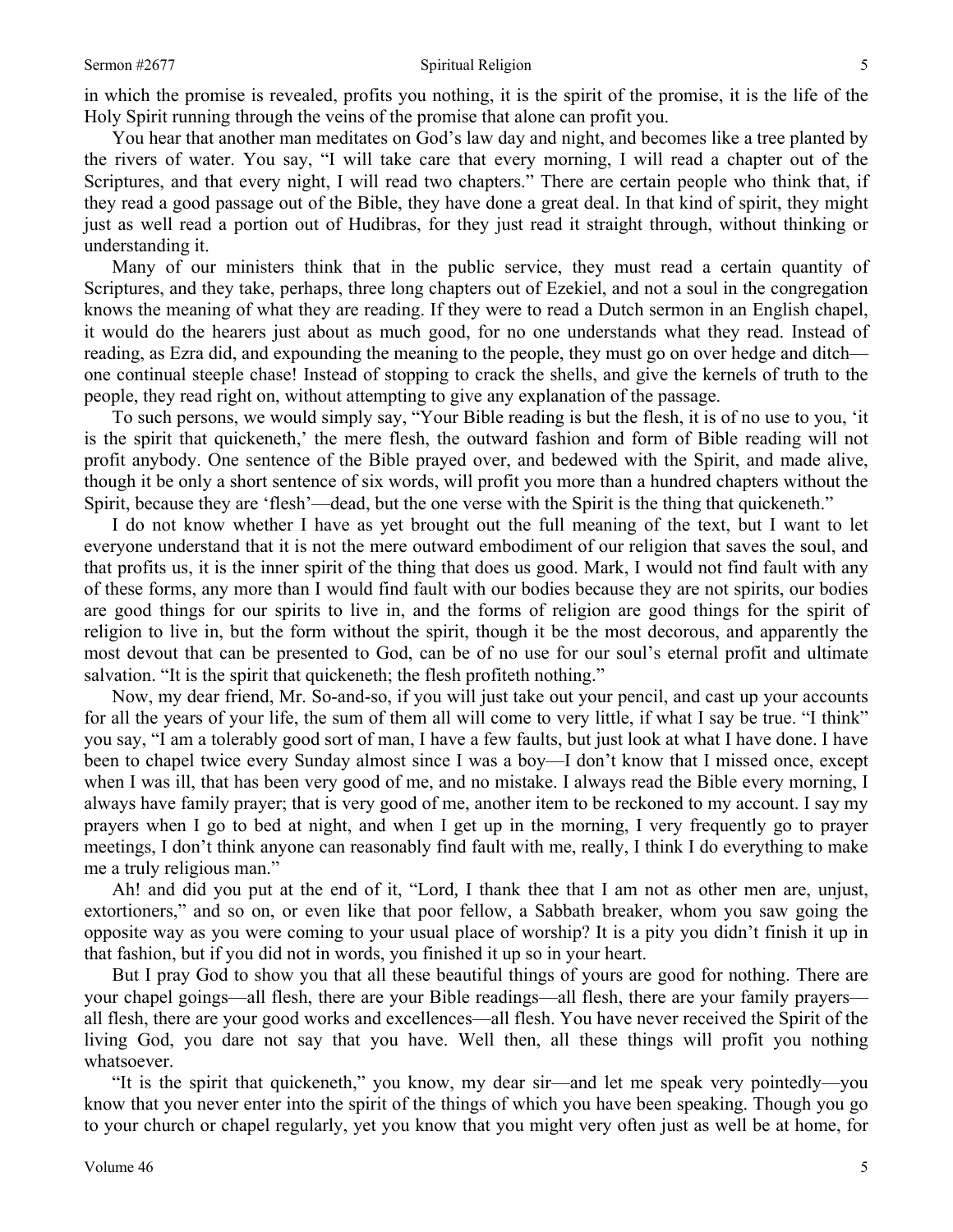when the worshippers sing, you do not sing with all your heart, and when the minister preaches, it is seldom there is much that touches you, unless it is what you call "a good intellectual discourse," which happens to please you, and you believe it just because it meets with your views. You know that, into the inward soul, and marrow, and bowels of devotion, you have never yet learned to penetrate. Your devotion is like a certain ox, which was slain as a sacrifice in the time of siege in Rome, and was said to forecast evil because, when the augur slew it, he declared that he could not find a heart anywhere. He looked through all the entrails, but no heart could he discover, and hence, the Romans declared that their city must be destroyed. It was an omen of ill fortune they said, when the sacrifice had no heart in it.

It is just the same with you. You have done all these things, and there has been as much reality in what you have done as there was devotion in the poor Kalmuck's windmill, when he tied a prayer to it, and put it up in the garden, and every time it blew round, he counted that was just one more prayer. There was as much heart in your prayer as there was in his windmill, that is to say, none at all. Go on no longer with this useless round of performances, I implore you. I would not have you give up the performances, but seek the spirit that can make them true and acceptable in God's sight. Stop awhile, and ask God to give you that inward spirit that quickeneth, for that is what is needed, "the flesh profiteth nothing."

But I must speak also to you, who are the children of God, and I must ask you—How often do you forget this all-important truth? I know it is not likely that I would leave my chamber any morning without prayer, but oh, brethren, I have often left it without having the spirit of prayer! I should not like to pass a day without reading the Scriptures, but I am afraid it is very often the mere "flesh" of formal reading, and not the spirit breathing in the Word. And how often is our conscience satisfied with the mere form without the spirit! Now, if we were what we ought to be, we should never be content with the form, unless we could also see the spirit in it.

Mother, would you be content to have at home a child who was dead? Suppose someone should say to you, "Why, this child is just as good a child as ever it was! Look at it! It has not lost a leg, or an arm, or any part of its body!" "Ah, but," you would say, "It is dead." "Oh!" says one, "there is no great difference, it looks as beautiful now as ever it did." "Ah!" says the poor mother, "but there is a vast deal of difference between what it was when it was alive, and what it is now it is dead."

Just transfer that idea to your poor dead prayers, your poor dead Bible readings, and your poor dead sacraments, your poor dead goings to chapel, and all that! Ah! how many of our sacrifices are just poor dead things, when we bring them to the Lord! They have died in the night, and then we come and offer them before God!

How frequently do we satisfy our conscience with having "the flesh"—the embodiment of the sacrifice, and yet, all the while, we forget the spirit! But let us remember that God only looks for the life. He does not trouble about the body, and we ought, in all we do for him, to take care, first of all, that the spirit is there, and then we may rest quite sure that the flesh and blood of the devotion will take care of themselves.

**II.** This, I believe, is the true meaning of the passage. But the common rendering of it, if anyone reads it without noticing the context, would be, "Why, that means, 'It is the spirit that quickeneth,' that is to say, 'IT IS THE HOLY SPIRIT THAT QUICKENETH; THE FLESH PROFITETH NOTHING.'"

Our friend will excuse me when I say that it cannot mean that, you notice that the "s" in the word "spirit" in the text has not a capital letter. If it meant the Holy Spirit, it would be so marked, to separate it from the spirit to which I have just referred—the inward spirit, the life of a thing. This word "spirit" here does not mean the Holy Spirit, still, almost every ordinary reader would make that mistake, and say, "It is the Holy spirit that quickeneth; the flesh profiteth nothing."

Well, it is a mistake that will not do him any hurt, because if it does not say so here, it does say so somewhere else, and if it is not true in this one particular text, it is true all over the Bible, and it is true in a Christian's experience, so that a man may make a great many worse mistakes than that. Well then, let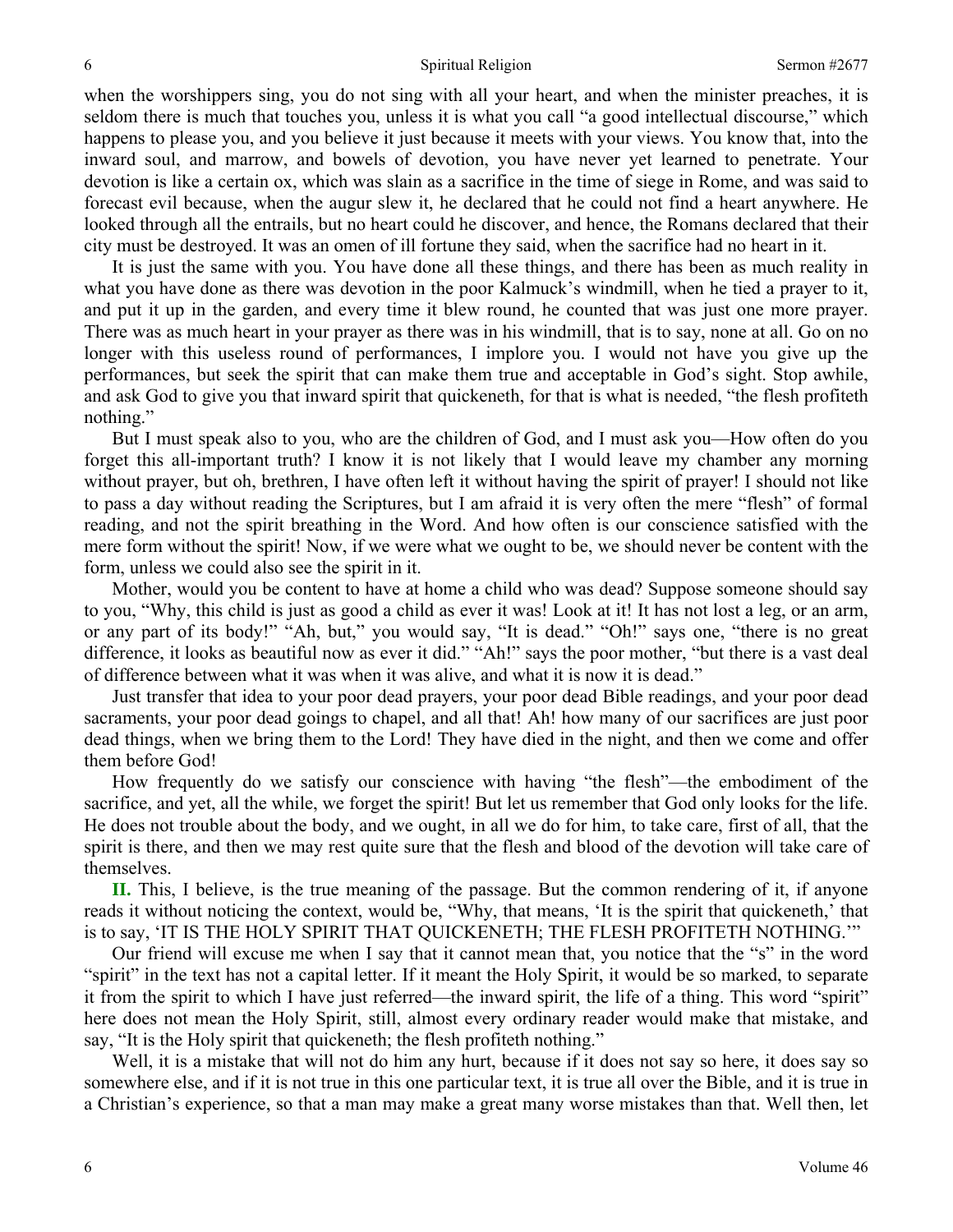*"Can aught beneath a power divine The stubborn will subdue? 'Tis Thine, Eternal Spirit, Thine To form the heart anew.* 

*'Tis Thine the passions to recall, And upwards bid them rise; And make the scales of error fall From reason's darkened eyes.* 

*To chase the shades of death away, And bid the sinner live; A beam of heaven, a vital ray, 'Tis Thine alone to give."* 

How often have I thought, when I have been preaching, "There is a young woman in the gallery, and down there in that area is a young man, how interested they look during the sermon!" I have met with them, I have admired their characters, they have had an amiable carriage and deportment, there has been much in them that everybody would tell others to imitate and emulate. I have said, "Ah! I shall soon have them added to the church, there is so much that is good about them, it will be such an easy transition for them, they are so moral and so excellent, it will be very easy for them surely to take a step into the kingdom of heaven."

I don't say that I have said so much as that in words to my heart, but that has been about what I have thought. Well, there has been a very different sort of fellow, a queer looking object certainly, who came running into the chapel one Thursday evening towards the end of the service, not even washed, nor in any way prepared for divine worship, he only just came to hear something that would make him laugh, as he thought. I did not expect to have him converted, but the next time I sat to see inquirers, in he came—cleaned and brushed up—but I recognized him, for all that, and I said to him, "Didn't you come into the chapel one Thursday night, after you had been hammering and tinkering away somewhere? I thought you looked a strange customer, certainly." "Yes," he said, "and the Lord met with me that night."

Now, I sat many and many a time to see inquirers, but I did not see the young man or the young woman come. Why was this? The Lord meant to teach His servant that "the flesh profiteth nothing." That man seemed to me far from God, but that young man and that young woman seemed very near. But the Lord said to me, "I will just let you learn that all their morality and all their goodness did not put them near the kingdom of heaven, or help towards their salvation. I could save one as well as the other, and if I chose to show My sovereignty, I might even let publicans and harlots enter the kingdom of heaven before those who, becoming proud of their morality, would not stoop before Me."

Have you not sometimes, met with a person of such a peculiar character that you have said, "Is it not a pity someone cannot talk with that man?" I often have notes of this sort. A father writes to me, "I wish you could get hold of my son, he is a very interesting young man, if you were to put the truth before him to suit his turn of mind, he would be sure to lay hold of it, for if you knew how he was mentally constituted, you would say at once there was a peculiar adaptation in his mind for the reception of the Gospel." Well, I have been told that a dozen times, but I never found it true even once. "The flesh profiteth nothing."

No peculiar adaptation of mind is any more susceptible of Gospel influences than another. Dead sinners are all dead, and all dead alike. Some may be black, and some may be white, some may be well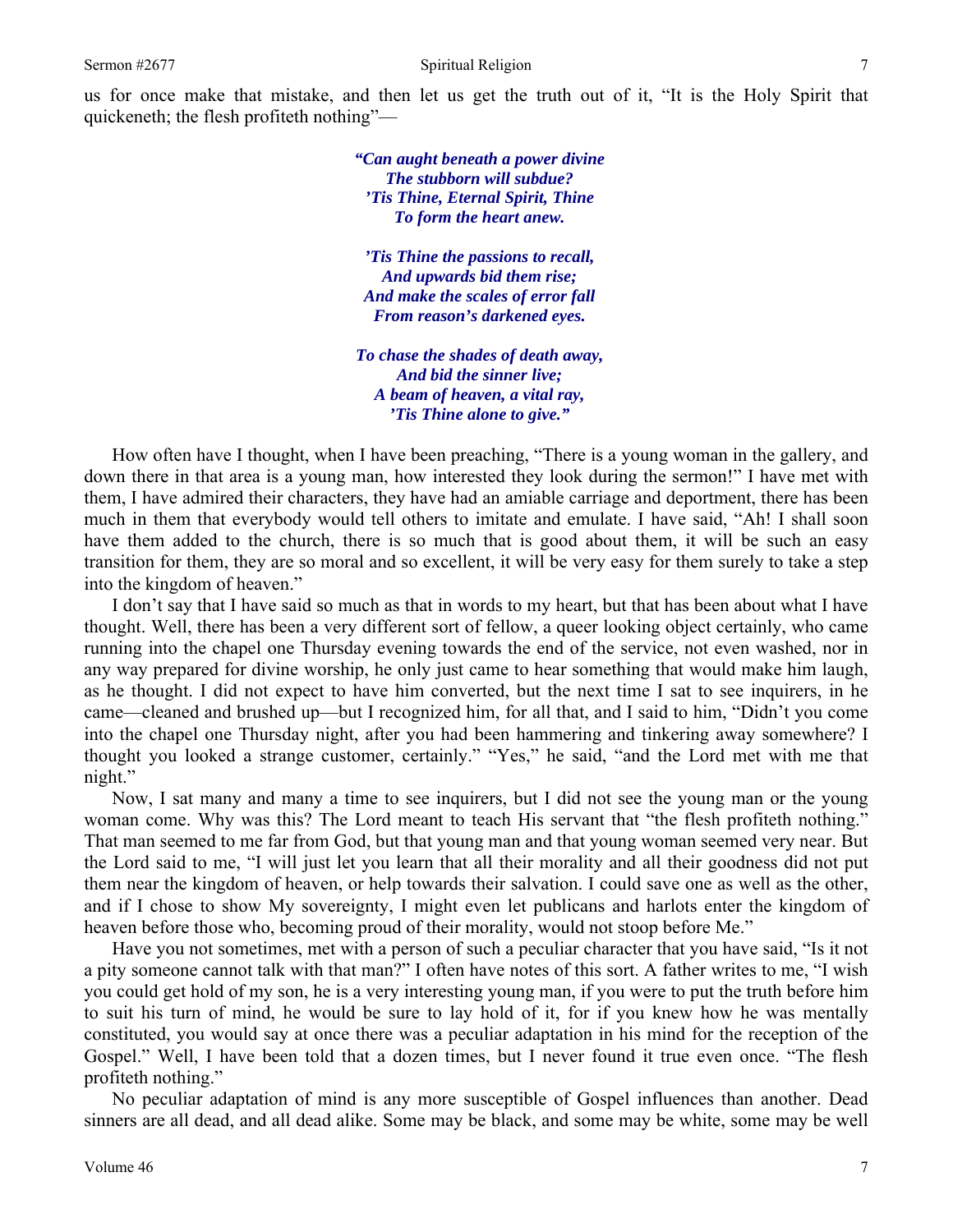washed and dressed, and some may have all the mire and filth of sensuality about them, but they are all dead alike, and when converting grace comes to deal with them, it finds as much for its exercise in the one case as in the other, it finds as much to help it in the one heart as in the other—that is to say, it finds nothing to help it at all. It brings all that is helpful within itself, it kindles its own fire with its own torch, it blows the fire with its own breath, and asks for nothing in the sinner, be he who he may.

Then, again, we have sometimes said, "If such and such a man were converted, dear me, what a shining Christian he would make! He is a man of brilliant talents, of great intellectual power, and of extensive fortune. Oh, if he were but converted, what a jubilee it would be to the church of God! How much he would do for Christ!" Well, do you know, I have always found out that these fine people, who, when they were converted, were to be something extraordinary, if they have been converted, and we have got them, have not turned out to be quite so great after all!

I knew a minister once, who with great joy and gladness, baptized a man. It was on a New Year's day, and I remember with what self-congratulation he said, "The Lord has sent me one of the best New Year's gifts I ever had," and he looked upon that man, and said, "Ah! this *is* a brother, he is a great gain to the church, he is a man of such active spirit, of such an excellent turn of mind, and he is everything that could be desired."

Well, I have just happened to live long enough to see that man rend the church in sunder, and drive the minister out of his pulpit, and he is alive still, a thorn in the side of that church, and a huge prickly bramble that they would be glad enough to eradicate, but they have scarcely power enough to do that. No, the Lord will show us that "the flesh profiteth nothing." "You may have him," says the Lord, "if he is such a fine fellow, take him, you will find he will not be much good to you after all. I will let you know that 'the flesh profiteth nothing,' 'it is the spirit' alone 'that quickens.'"

On the other hand, we have seen some come whose "flesh" could not help them. They were the poor, the mean, the illiterate, the despised, and we have seen the grace of God blaze up in their hearts to an intense degree of fervor, and we have seen them stand confident and strong, notwithstanding the nothingness of the flesh, and then we have said, "Verily, O God, it is marvelous how, when the flesh is weak, thy grace is strong," and we have heard an answer from "the excellent glory," which said, "Ah! the flesh profiteth nothing, it is the spirit that quickeneth."

Now, I do not believe that there is any form of our flesh, nor any act of our flesh, nor anything that our flesh can do, or attempt to do, or think of, or suggest, that can in any way assist in the great spiritual work of our salvation. It is the Spirit alone that quickeneth, and you will find till you die, that "the flesh profiteth nothing," and profits no one except the devil, and it often profits him, but in God's ways, and in God's holy Gospel, you will always find the flesh lusting against the Spirit, and the Spirit against the flesh. You will have to feel this truth that the flesh at its best estate profiteth nothing. "It is the spirit that quickeneth."

Now, my brother, or my sister, in conclusion, I will ask you this question—Have you received the influences of the Holy Spirit? and have those influences led you to worship God, who is a Spirit, "in spirit and in truth"? For, if not, though some may put you in the cradle of ceremonies, and rock you to sleep, I will not be one of them.

Although men may tell you you are right enough because you are outwardly so religious, because you are no Sabbath breaker, no swearer, no drunkard, I warn you that unless you are born again from above, you cannot see the kingdom of God, and when drunkards, and harlots, and all manner of ungodly persons, shall be driven from the presence of God, you also shall share their fate, for you are dead in trespasses and sins, even as they are.

If you would ever enter heaven, you must be quickened by the Holy Spirit. No more shall I say, but earnestly entreat the Spirit of the blessed God to impress upon your hearts this solemn thought, and lead you to renounce the works of the flesh, and put your trust in Him "who is the Savior of all men, especially of those that believe." May the Lord's mercy rest upon you all, for Jesus' sake! Amen.